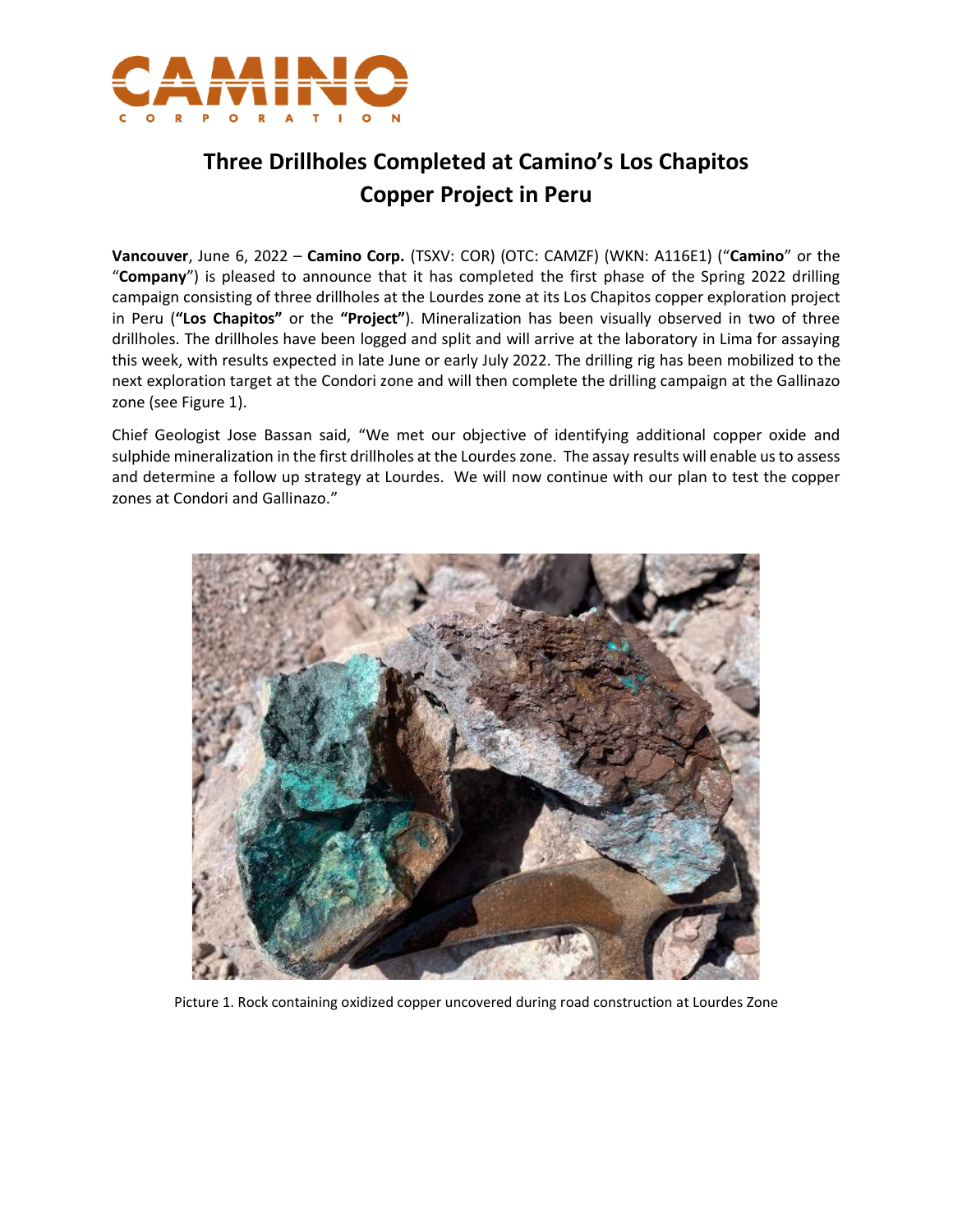

"We are drilling in an entirely new permitted area comprised of three main zones identified with copper oxide outcrops at surface," said Jay Chmelauskas, CEO of Camino. "Our main objective is to test new areas to add additional shallow copper oxide tonnage to the known copper zones at Adriana (see Figure 2 and news release dated [January 19, 2021\)](https://caminocorp.com/news/camino-intercepts-55-5-m-0-72-cu-and-near-surface-64-5-m-0-6-cu-on-its-los-chapitos-copper-property/)."



Figure 1. Plan map of drilling at Lourdes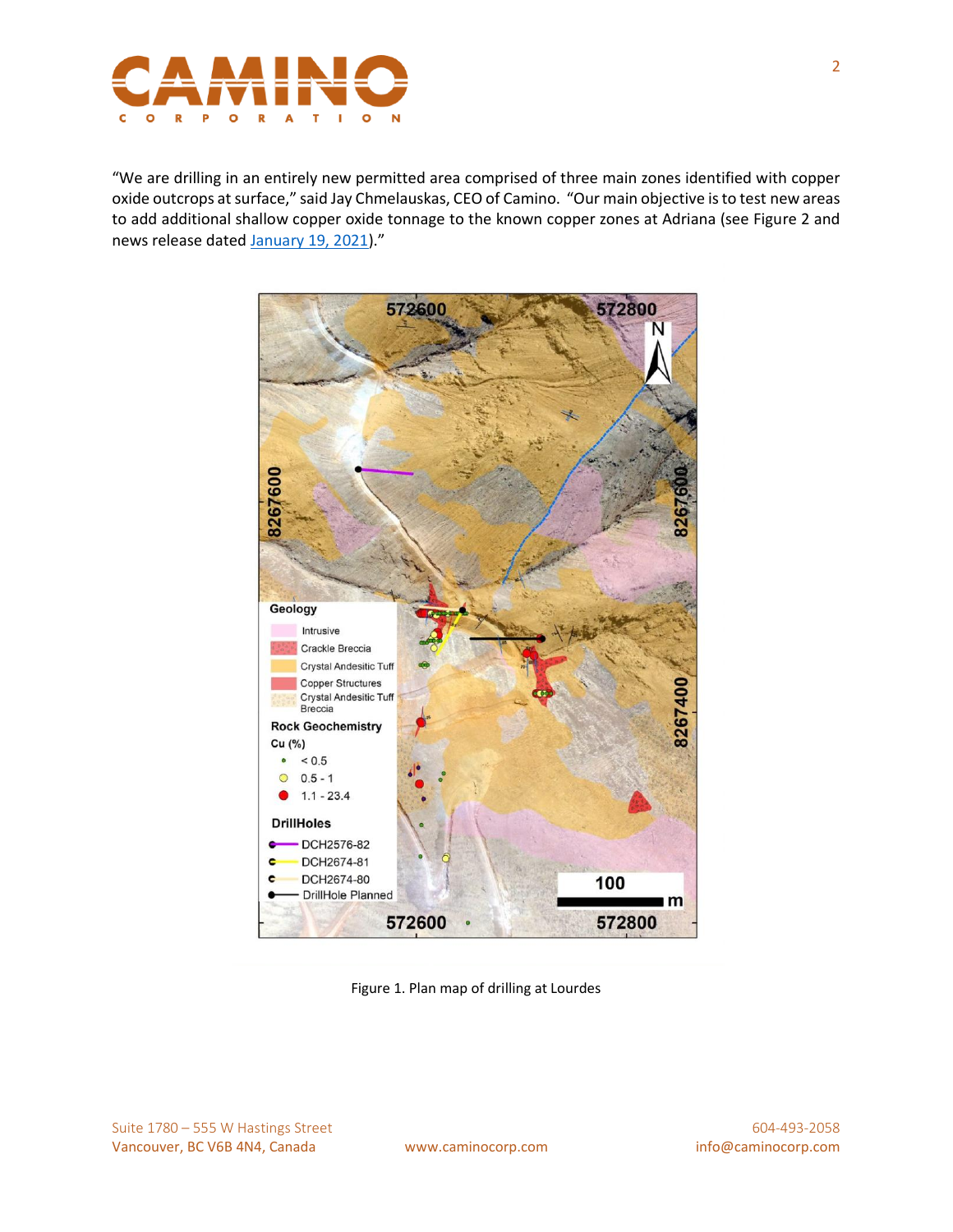



Figure 2. Location of New Permitted Areas for Lourdes, Condori and Gallinazo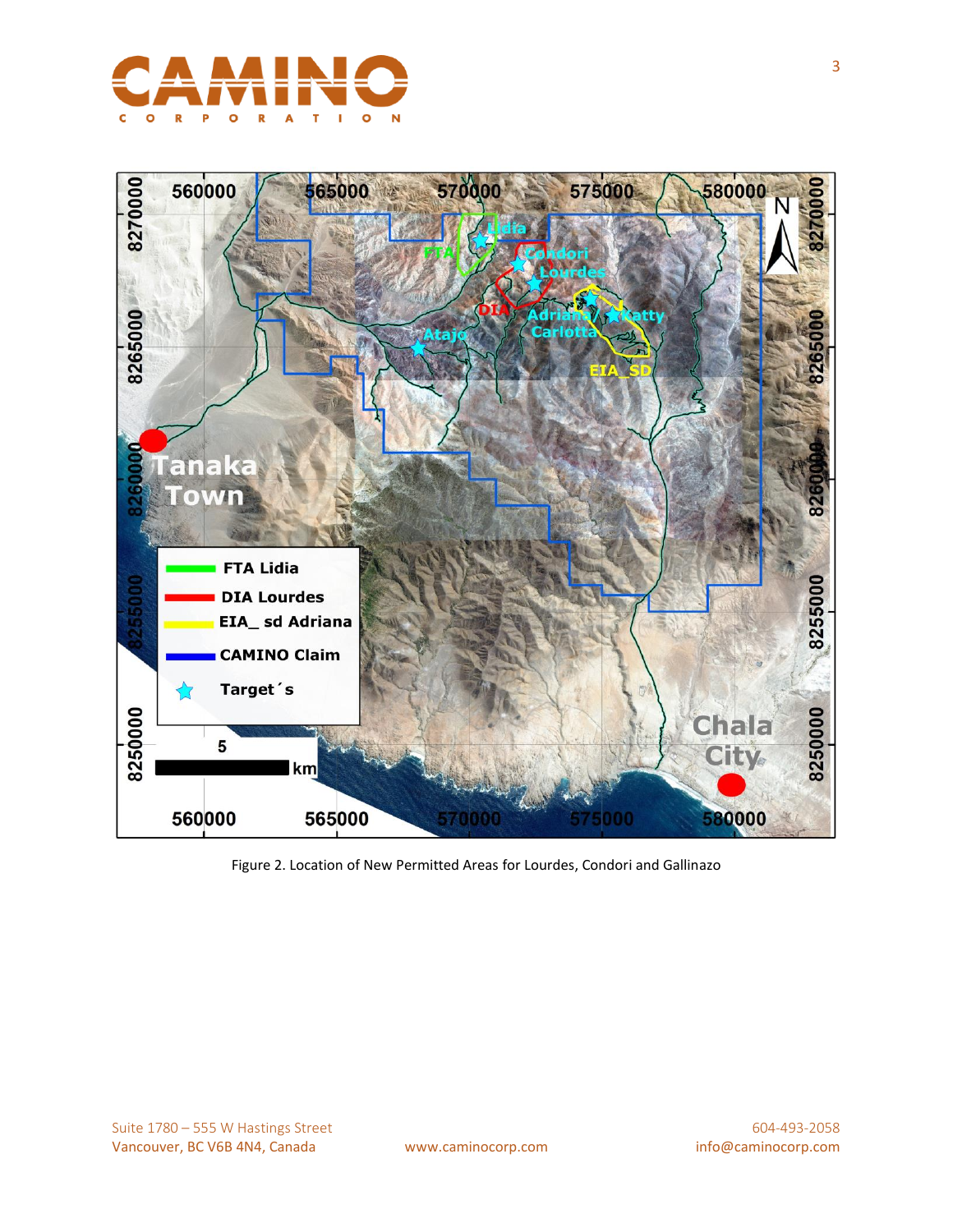



Figure 3. Location Map of the Los Chapitos Copper Project along the coastline of Peru

## **About Camino Minerals Corporation**

Camino is a discovery and development stage copper exploration company. The Company is focused on advancing its high-grade Los Chapitos copper project located in Peru through to resource delineation and to add new discoveries. Camino is also permitting the Maria Cecilia copper porphyry project towards a planned exploration drilling program in 2022. In addition, the Company has increased its land position at its copper and silver Plata Dorada project. The Company seeks to acquire a portfolio of advanced copper assets that have the potential to deliver copper into an electrifying copper intensive global economy. For more information, please refer to Camino's website at [www.caminocorp.com.](http://www.caminocorp.com/)

Jose Bassan MAusIMM (CP) 227922, MSc. Geologist, a Qualified Person as defined by NI 43-101, has reviewed and approved the technical contents of this document. Mr. Bassan has reviewed and verified relevant data supporting the technical disclosure, including sampling and analytical test data.